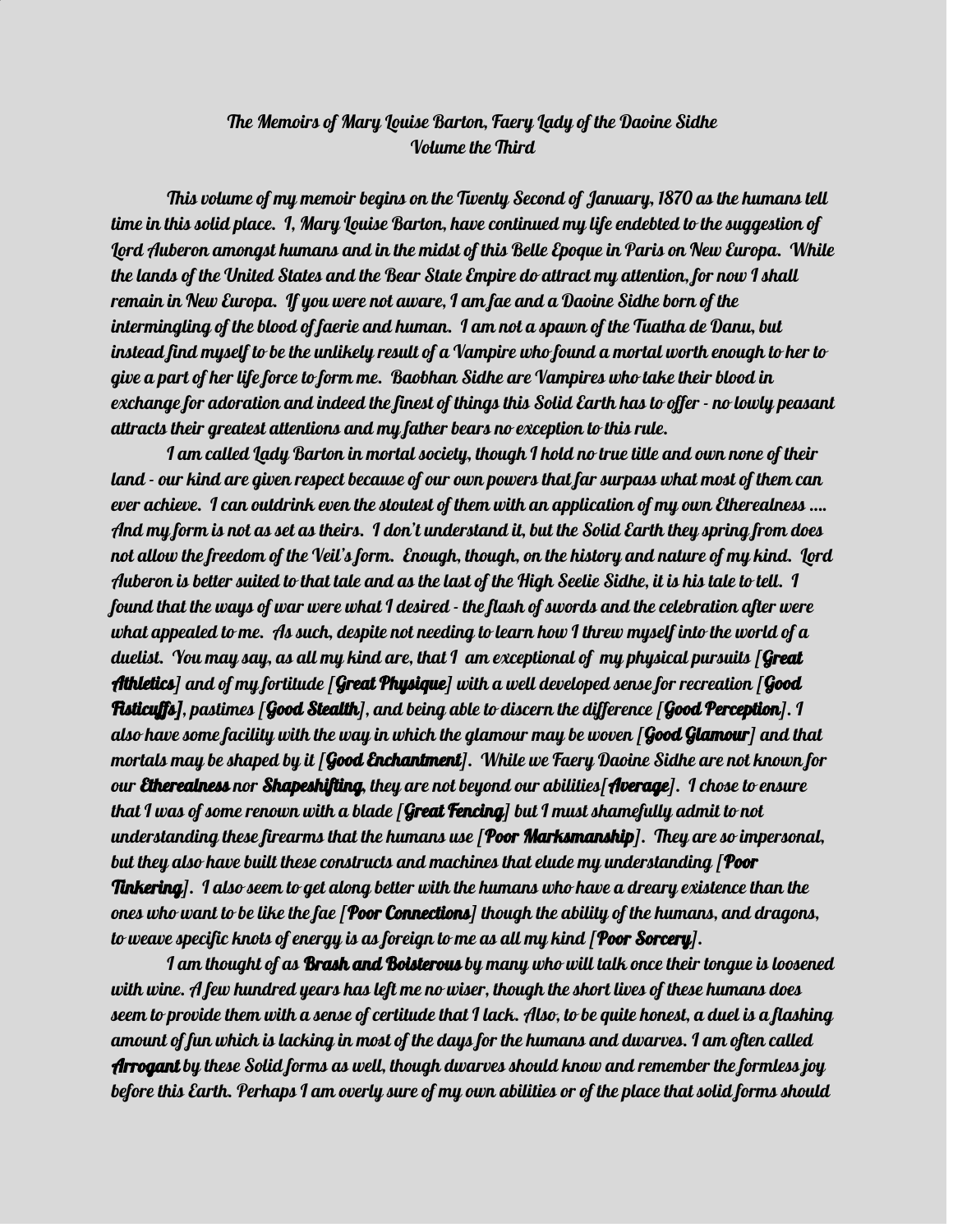take in the world, but no dragon has eaten me yet. I perhaps make up for this Vice by also showing a virtue on **Adventurousness.** It is perhaps too easy for these mortals to die the permanent death and so they hold themselves back with fear. I may not be the most potent of my kind, but for sure I will not let them live half a life in fear.

It is what my mother has left me of my father, **this knife**. I keep it close, though the metal is not always comfortable. I don't know what this rough hewn and well used blade meant to my father nor why my mother has passed it to me but it connects me to something more than other fae. I worry for Amando in Spain these days. After Queen Isabella was deposed and is here in France, the Cortes do not seem to know who should lead them. I may need to visit **Enrique** again and make sure that he is safe while this question of "nation states" is being resolved in Spain. I shall make the most of what time I have here on this Earth in their stead. I seem to have been called an "**Epicure**" here as well, where I dive deeply into the sensations and feelings that this solid world offers in terms of food, drink, arts, and life. I value those who will drink as deeply as they can from this rare gift.

**Lord Dracula** does have a personal vendetta it seems, though I do believe this is nothing more than a reflection of his own displeasure. We are of similar ages and of similar backgrounds, but his mother did not take his side and I do believe he simply wishes to take some revenge against the Fae as a whole and I am merely a convenient target. Thankfully Dracula and his agents have not yet succeeded though I loathe his impending visit to Paris but at least I have caught the eye of Napoleon III a time or two at his court even if not a formal advisor and the Agents of the Second Compact are sure to keep an eye on this entire event. The Cygne Dore shall continue to be my solace. While I am here, perhaps I will find a way to better have acceptance by the other Fae and the machinations behind the Veil [**Social Goal**] while at the same time I am drawn to Enrique and perhaps finding a respite in what these humans call life [**Romantic Goal**]. Regardless of what I do seek, I know that I will continue to be seen as the finest duelist, fae or human, on New Europa. [**Professional Goal**].

The previous few years shall be a bit of a blur. The first two Volumes of my memoirs should suffice for those interested in what can truly be called the past. Since keeping my own path apart from my mother's vampiric and Unseelie family, I have sought to make something of this life for myself. It was easy to spend the time in Spain, amongst the duelists and their Magic Circle. It was easy to ignore the world and the growing power of Lord Dracula and Otto von Bismark in my own corner of New Europa. Then the war happened and Lord Auberon stepped onto the field, with the Bayernese Aeronavy and the Magical Engines redefining the world's boundaries. My wine, sherry, ballestro, and blade could no longer ignore that meaning could be found in larger circles than just the Magic Circle of a fencer and her opponent.

Lord Auberon even granted me a brief audience. He gave me a bit of wisdom from one of the Tuatha de Danu - the last of the high Seelie fae that survive - this Earth and its solid form will not last forever. I redoubled my efforts to drink in what I could in this solid Earth, the Fifth my kind had found and hopefully not another we would destroy. Our own past left much to be discovered and my place in the society beyond the Veil did not provide insight.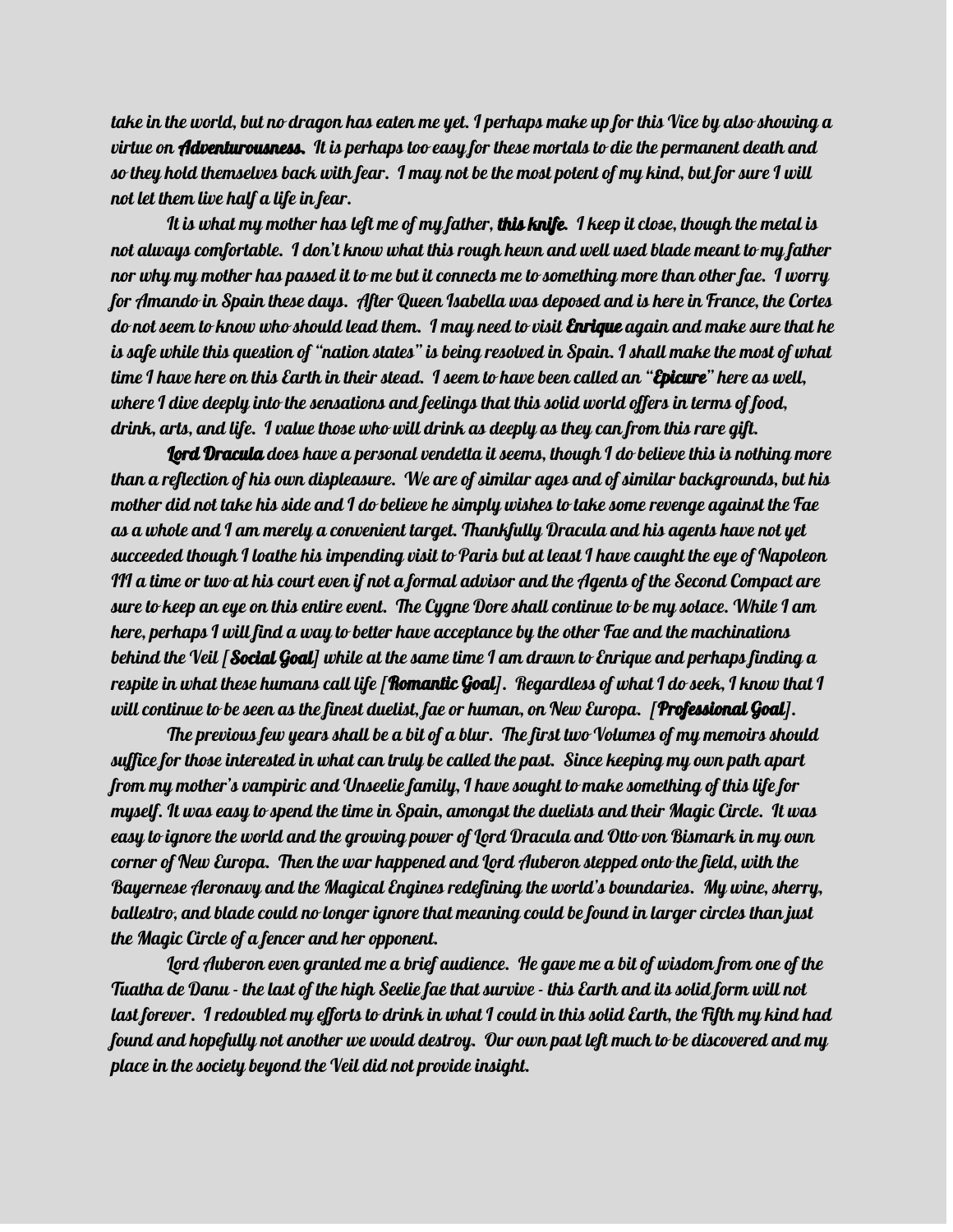I found, once again, that callow Dracula causing distress and that he was the last thing I wanted to actually fight. I discovered strong drink, strong mortals, and the singular focus of blades dancing. I am fortunate to have a dwarf friend to help create such a fine blade I carry now. While some travel across New Europa was warranted, I found myself enjoying the time in the Papal States of Italy and France as this Belle Epoque dawned. I left the Three Romes behind to head to Paris to get further distance from Dracula, before he started this Europan Tour of his. Paris holds the immediate fascination I needed. The lights, the people, the fights and duels! This is what I cherish Solid form for! The Cygne Dore has a peculiar mix, and I must admit that I have had wonderful bruises from the adventures with Olga and Anatole. Besides, this Dragon Lord Koarnik may be what I need to keep Dracula at bay when he gets to Paris.